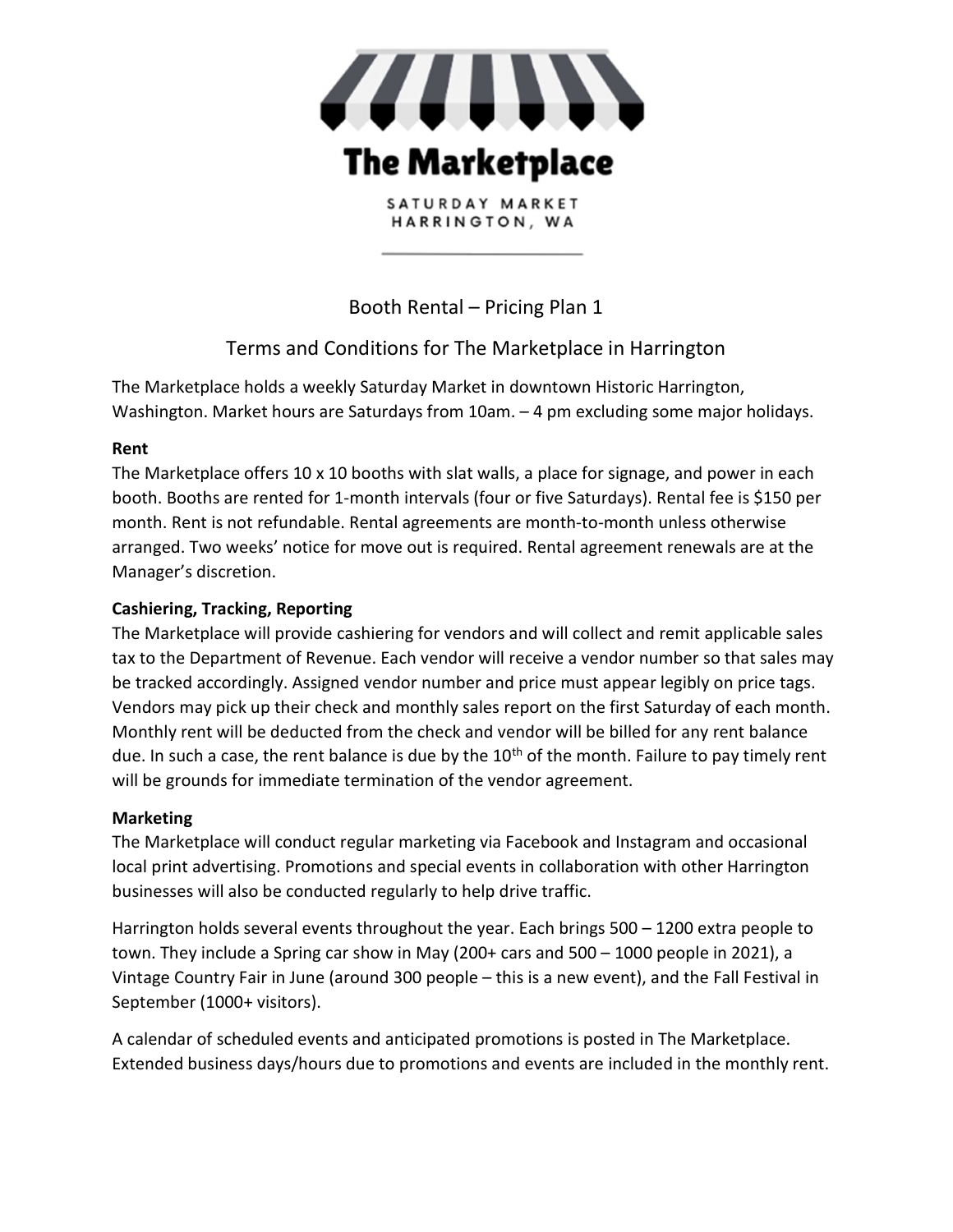## Rental Terms and Conditions for The Marketplace in Harrington, Cont.

#### Vendor Requirements

All products sold will be approved by the manager. No firearm sales permitted.

Vendors are required to clean, stock, and refresh their booth at least every other week, and are encouraged to work greeting and assisting customers, at least one four-hour shift, one weekend per month. (Pro tip: You sell more when you work the store.)

Vendors will keep their space clean and tidy and will present a professional and inviting environment.

Vendors are expected to conduct themselves in a professional manner and to be considerate of fellow vendors in the set-up and merchandising of their space. No display may exceed the boundaries of the established booth area, including vertically. This is largely for fire code reasons. If you need a little extra space, just let us know and we will try to accommodate.

We encourage vendors to utilize their own social media to promote their business at The Marketplace. Please refer to our business as, "The Marketplace in Harrington" or "The Saturday Market in Harrington". Please keep posts positive and business focused.

All vendors must move in and set up their booth by Friday at 5pm, by appointment with the manager. We will do our best to accommodate any reasonable request for appointment times. Any Saturday move-out must be pre-arranged with the manager. No Saturday moves will occur before 4pm.

The Marketplace will endeavor to prevent loss; however, we will not assume responsibility for losses due to theft or damage. Vendors enter into a rental agreement with The Marketplace at their own risk.